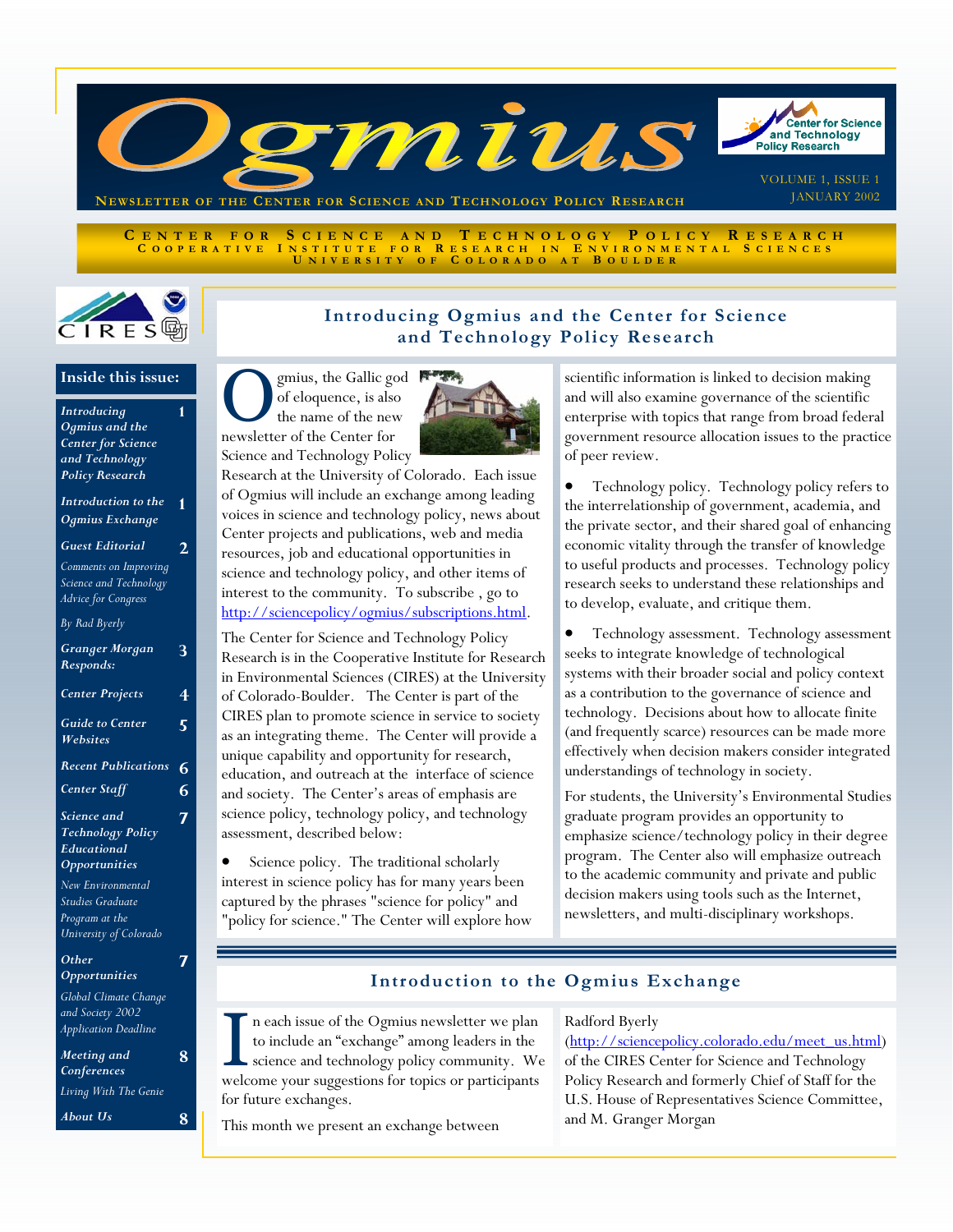[\(http://www.ece.cmu.edu/people/faculty/gm5d.shtml\),](http://www.ece.cmu.edu/people/faculty/gm5d.shtml)  Head of the Department of Engineering and Public Policy at Carnegie Mellon University. The subject of the exchange is science and technology advice for Congress, and specifically a

proposal made by Professor Morgan and colleagues for the reestablishment of the U.S. Congress Office of Technology Assessment, which was terminated in 1995. The proposal of Morgan et al. was made in *Science* magazine and can be found online at

[http://www.sciencemag.org/cgi/content/full/293/5537/199](http://www.sciencemag.org/cgi/content/full/293/5537/1999?ijkey=jn1JDpsOKfJNI&keytype=ref&siteid=sci) 9?ijkey=jn1JDpsOKfJNI&keytype=ref&siteid=sci. Their proposal was based on a workshop, details about which can be found at

http://www.epp.cmu.edu/other/cmu\_report\_congress.pdf

For additional background see:

The OTA Legacy Site<http://www.wws.princeton.edu/~ota/>

Lepkowski, W. 2001. The restless mummy (April 14) and The

Mummy blinks (June 26), Center for Science, Policy and Outcome[s http://www.cspo.org/s&pp/041001.html](http://www.cspo.org/s&pp/041001.html) and <http://www.cspo.org/s&pp/062501.html>

The IPTS Report, Special issue on the provision of Scientific Advice, December 2001

[http://www.jrc.es/pages/iptsreport/vol60/english/INDX1E6](http://www.jrc.es/pages/iptsreport/vol60/english/INDX1E606.htm) 06.htm

D. Guston, 2001. Science and Technology Advice for the Congress: Insights from the OTA Experience, Center for Science, Policy and Outcomes.

[http://www.cspo.org/products/articles/TAworkshoppaper.p](http://www.cspo.org/products/articles/TAworkshoppaper.pdf) df

Physics Today, October 2001 <http://www.physicstoday.org/pt/vol-54/iss-10/p24.html>

The Hill news, Lawmakers see need for experts on science, technology, 2 January 2002 <http://www.hillnews.com/010202/experts.shtm>

## **Guest Editorial Comments on Improving Science and Technology Advice for Congress**

I n a September 14, 2001, Policy Forum in *Science* magazine titled "Improving Science and Technology Advice for Congress" Morgan et al. present a solid case for the reestablishment of an Office of Technology Assessment (OTA) within Congress to offer advice on scientific and technological issues. Since Congress terminated OTA in 1995 it has had no internal resource for such advice. But providing advice to Congress is complicated. Morgan et al. know the complications, but all readers of their Policy Forum may not.

Morgan et al.'s most comprehensive statement of what Congress needs is "balanced analysis and synthesis that sorts, integrates, and analyzes information to frame the issues and extract knowledge and insight." They also characterize Congress' need as "systematic analysis by experts", "objective guidance", "analytical capability", "balanced technical advice", "to have experts frame and explain the choices it faces", and "balanced, nonpartisan advice". Synthesis is mentioned but not emphasized.

Initially a recreated OTA must fix real problems. Despite offering valuable advice, OTA was terminated by an ideological Congress that considered technical advice irrelevant. To justify killing OTA the terminators cited a need to cut costs, along with some real weaknesses of OTA such as late reports. Thoughtful reports take time so solving this problem is not trivial. The

need to cut costs was, however, a red herring: As Morgan et al. indicate OTA's budget was and would be small compared to the full cost of funding Congress. As they also correctly state, OTA provided useful "quiet, informal" advice to Congress, which to some degree compensated for late final reports.

More importantly, an OTA must distinguish technical advice from policy advice. Even for issues centered on science and technology, the most important questions may be neither scientific nor technical. My point of departure is epitomized by Renn et al's statement that "Value free evaluation is an oxymoron." There may be a presumption that purely technical issues are value-free. But very few purely technical issues come before Congress.

Consider the authors' first example of an issue needing systematic analysis by experts: "what is the best way to manage the transition of telephone service from highly regulated conventional switched-line systems to the essentially unregulated packet-switched Internet?" This example illustrates the difficulties of providing technical advice to legislators. First, the notion of "best" encompasses many considerations beyond science and technology. Most efficient? Least costly? Fairest (and who defines "fair")? Is regulation evil? or necessary? Best protect sunk capital costs (or ignore them)? Best for urban or rural areas? Narrow or widen the digital divide? Increase or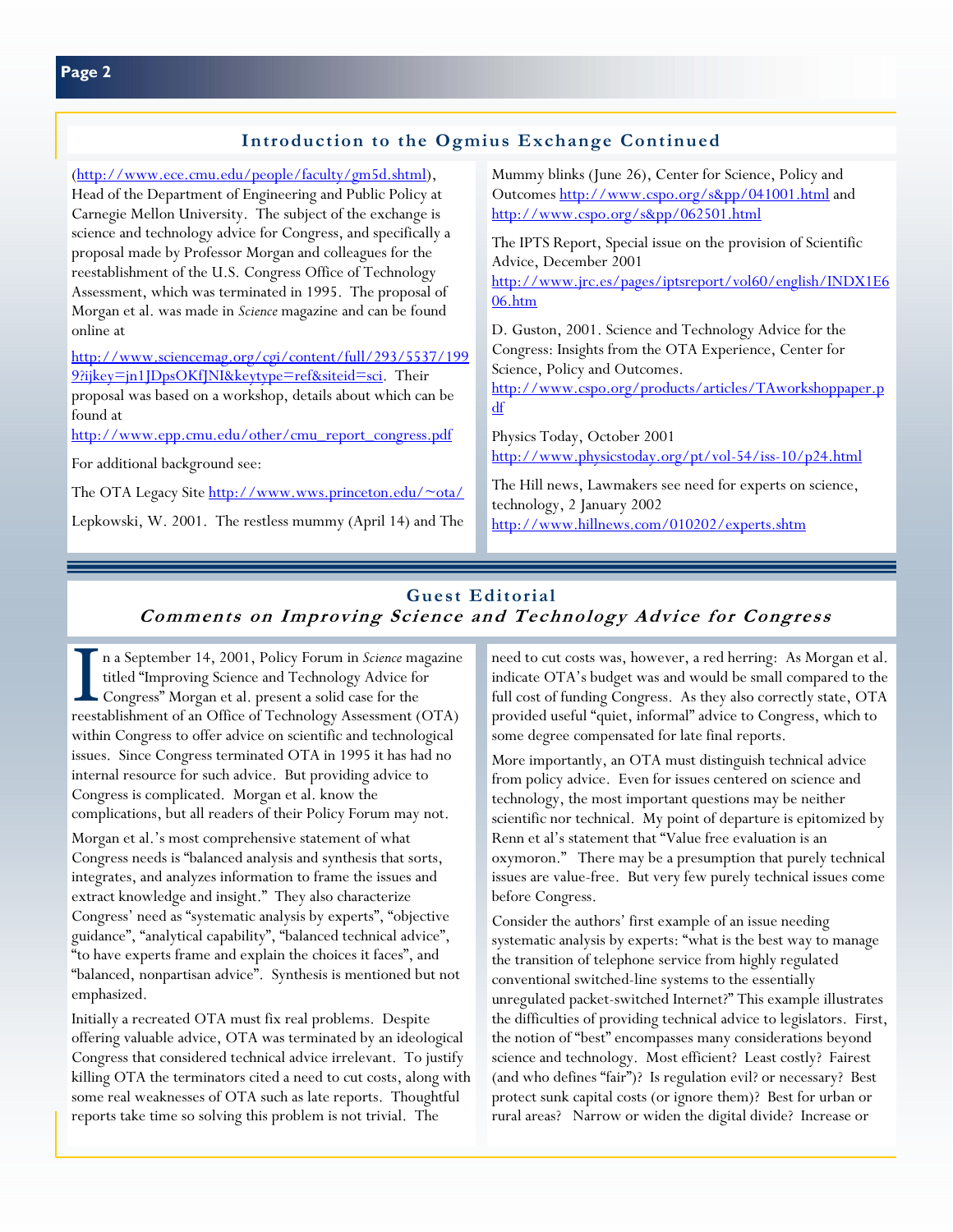### **Guest Editorial Continued**

decrease income inequality? If answers to these value-laden questions are predetermined by policy decisions, the science and technology questions may become much narrower -- perhaps trivial and best left to technicians. Conversely, if these policy questions are not answered, S&T advice may be irrelevant to the policy decisions legislators face. Another way of looking at this is to ask, "Who are the experts on 'best'?"

This brings us back to "synthesis" and to a practical difficulty an OTA will always face. Science and technology issues exist in a policy context rich with values. Synthesis that brings these values into consideration will lead far beyond technical advice. Morgan et al. recognize that "Congress does not need to be told what to do by experts", but some members of Congress may see a dispassionate analysis of their passionately held views as just that. For example, some politicians who do not want to acknowledge global greenhouse warming oppose even research on mitigation or adaptation to global change because such research seems to endorse warming.

Of course there are value-laden issues with science and technology content for which useful technical advice can and should be given to Congress. As stated above, I want to point out the complications.

To further illustrate how values permeate policy advice, consider the role of scientific and technological experts advocating a greater role for science and technology in policy. Morgan et al. perhaps unwittingly approach the oxymoronic trap of "value-free evaluation" when they recommend that "the science and technology communities [should] become actively engaged in supporting" legislation to reestablish OTA. The message is: "we believe Congress needs technical advice, and therefore we, the purveyors of technical advice, are going to lobby Congress to accept our advice." To the extent that technical advice is presumed to be value-free, this amounts to saying "we will press on Congress our [value-based] view that

they need to listen to our [value-free] views." This is not a theoretical consideration. The National Academy of Sciences' advice to policy makers virtually always includes a recommendation for more research. Is it mere coincidence that this advice supports the NAS mission to advance science and technology? Does this coincidence taint the advice? If the Academy's "more-research" advice can be questioned, what about its other recommendations?

In conclusion, the science and technology community should take care that the "help" being offered Congress does not relate more to the interests of the offerors than to what Congress needs to make better decisions. Scientists lobbying for a greater role for science and technology look pretty much like other lobbyists. Efforts to reestablish an OTA must begin with a searching examination of motives, of what is really needed, and, in light of what is needed, what realistically can be provided.

> Radford Byerly Center for Science and Technology Policy Research University of Colorado [Hrbyerly@aol.com](mailto:Hrbyerly@aol.com)

References:

Morgan, M.G., A. Houghton, and J.H. Gibbons, 2001: Improving science and technology advice for Congress. *Science* **293:** 1999-2000

[\(http://www.sciencemag.org/cgi/content/full/293/5537/19](http://www.sciencemag.org/cgi/content/full/293/5537/1999?ijkey=jn1JDpsOKfJNI) 99?ijkey=jn1JDpsOKfJNI).

Renn, O., T. Webler, and P. Wiedemann, 1995: A Need for Discourse on Citizen Participation: Objectives and Structure of the Book, in Renn, O., T. Webler, and P. Wiedemann, eds, *Fairness and Competence in Citizen Participation; Evaluating Models for Environmental Discourse* (Kluwer Academic, Dordrecht, Boston), p 4.

## **Granger Morgan Responds:**

N obody brings more practical experience to the issue of providing science and technology advice to the Congress than Rad Byerly. During the many years that providing science and technology advice to the he ran the staff of the House Science Committee, under the able leadership of Congressman George Brown, he saw it all! Thus, both his words of support and his words of caution deserve serious consideration.

On June 14 we ran a workshop in Washington on creating institutional structures to provide better science and technology advice to the U.S. Congress (see:

[http://www.epp.cmu.edu/other/STadvice\\_toC.html\).](http://www.epp.cmu.edu/other/STadvice_toC.html) Our objective was not to advance any specific solution, but rather to start a national conversation about this basic need. In that, we seem to have succeeded. Since June there has been active, ongoing, discussion and debate. Perhaps more importantly, there have also been several legislative initiatives. The final version of the legislative branch appropriations bill contains half a million dollars for a pilot project to support a study through the General Accounting Office (GAO) of how technology might be used to enhance the mission of U.S. border control. HR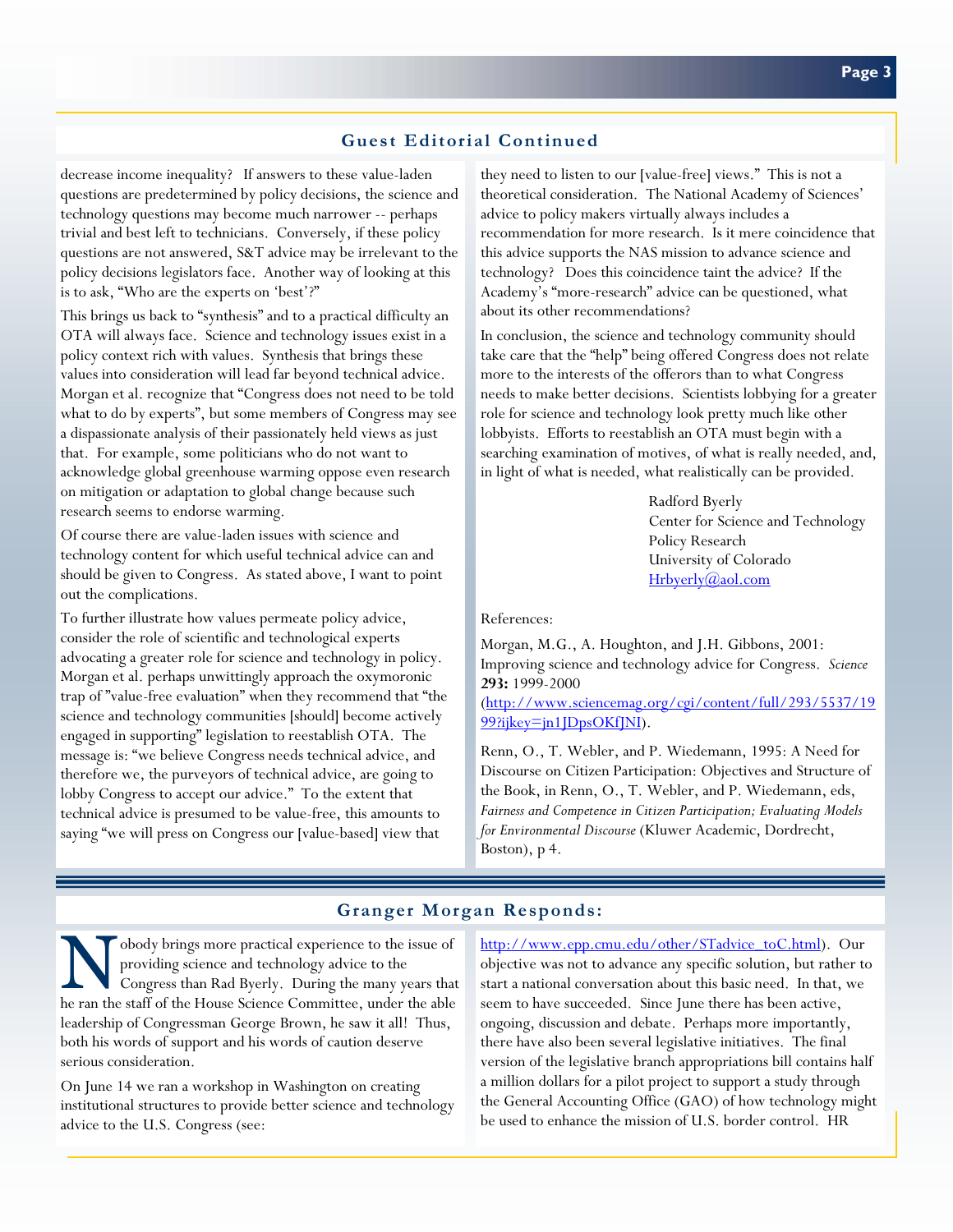2148, a bill to again fund the OTA, has collected several dozen co-sponsors from both parties. And, a bill recently introduced by Senators Kerry, Stevens, Hollings, Inouye and Akaka calls for the creation of a National Science and Technology Assessment Service in the Legislative Branch.

The concerns that Byerly raises deserve careful attention. He argues that there is no such thing as "value-free analysis." He's right. There is also no such thing as living a life without sin...but peoples of the world have long seen this as an admirable objective toward which to strive. Policy analysts should do the same with respect to values. Values can be identified explicitly and treated parametrically. In the case of analysis done for the Congress, there are at least two strategies that can help. First, the use of broadly representative expert and stakeholder advisory panels can help assure that all relevant views are captured and implicit value assumptions ferreted out and identified. While analysis generally can't identify what's "best", it can identify a range of social objectives that are worth thinking about, and then spell out the extent to which different policy choices advance those objectives. A strategy of reporting findings as a list of policy options in the form "if Congress wants to achieve so-and-so then it should do such-and-such" can help

assure that the important value choices get made by elected representatives, not analytical staff.

If scientists and engineers promote the need for better analysis by the Congress, does that mean they are advancing their own narrow interests? I don't think so, but I also don't think it likely that scientists and engineers alone will succeed in persuading the Congress that it needs better technical analysis and synthesis. Congress is a representative body. It responds to the inputs of constituents. If we are going to succeed in the effort to create one or a number of new institutions to provide balanced analytical advice to the Congress, the message of need is going to have to come widely from many constituents - from industry, from professional societies, from NGOs, from individual citizens. In the long run, better informed decision making serves the interests of us all.

> M. Granger Morgan Head of the Department of Engineering and Public Policy Carnegie Mellon University [granger.morgan@andrew.cmu.edu](mailto:granger.morgan@andrew.cmu.edu)

## **Center Projects**

The following projects are under development in the<br>
Center for Science and Technology Policy Research.<br>
We will be adding additional projects in the future. See<br>
See the future of the future of the future of the future of Center for Science and Technology Policy Research. our website at<http://sciencepolicy.colorado.edu/>for updates on Center projects.

#### **ASPEN**

#### **[\(http://sciencepolicy.colorado.edu/aspen/index.html\)](http://sciencepolicy.colorado.edu/aspen/index.html)**

The Atmospheric Sciences Policy Education and Network (ASPEN) Program is sponsored by the U.S. Weather Research Program and focuses on weather policy research, education, and outreach. It includes the following components:

The Societal Aspects of Weather

(http://sciencepolicy.colorado.edu/socasp/index.html)

WWW portal, an online resource to facilitate, encourage, and support the formation of a researcher-user partnership and community of people involved in the societal aspects of weather;

- The WeatherZine
- [\(http://sciencepolicy.colorado.edu/zine/\),](http://sciencepolicy.colorado.edu/zine/) a bimonthly online and email newsletter on the societal aspects of weather;
- Weather and Climate Forecast Use and Value Bibliography [\(http://sciencepolicy.colorado.edu/biblio/index.html\),](http://sciencepolicy.colorado.edu/biblio/index.html) an

online resource for peer-reviewed studies of the use and value of weather and climate forecasts;

The weather-policy listserv

(http://sciencepolicy.colorado.edu/mailman/listinfo/weather [policy\), an email group to discuss the educational and research](http://sciencepolicy.colorado.edu/mailman/listinfo/weatherpolicy)  aspects of atmospheric sciences policy; and

#### The Extreme Weather Sourcebook

[\(http://sciencepolicy.colorado.edu/sourcebook/index.html\),](http://sciencepolicy.colorado.edu/sourcebook/index.html)  an online report summarizing economic damage suffered from hurricanes, floods, tornadoes, lightning and other weather events in the United States and its territories.

#### **Predictioncentral.org (Coming Soon)**

Predictioncentral.org is a joint project of the Center for Science and Technology Policy Research and the Center for Science, Policy, and Outcomes at Columbia University. It is a follow-on project to work that led to Prediction: Science, decision making, and the future of nature (Island Press).

Decision makers in the public and private sectors solicit and use predictions with little understanding of their accuracy or utility and, often, without systematic evaluation of performance or mechanisms of accountability. Moreover, there are few, if any,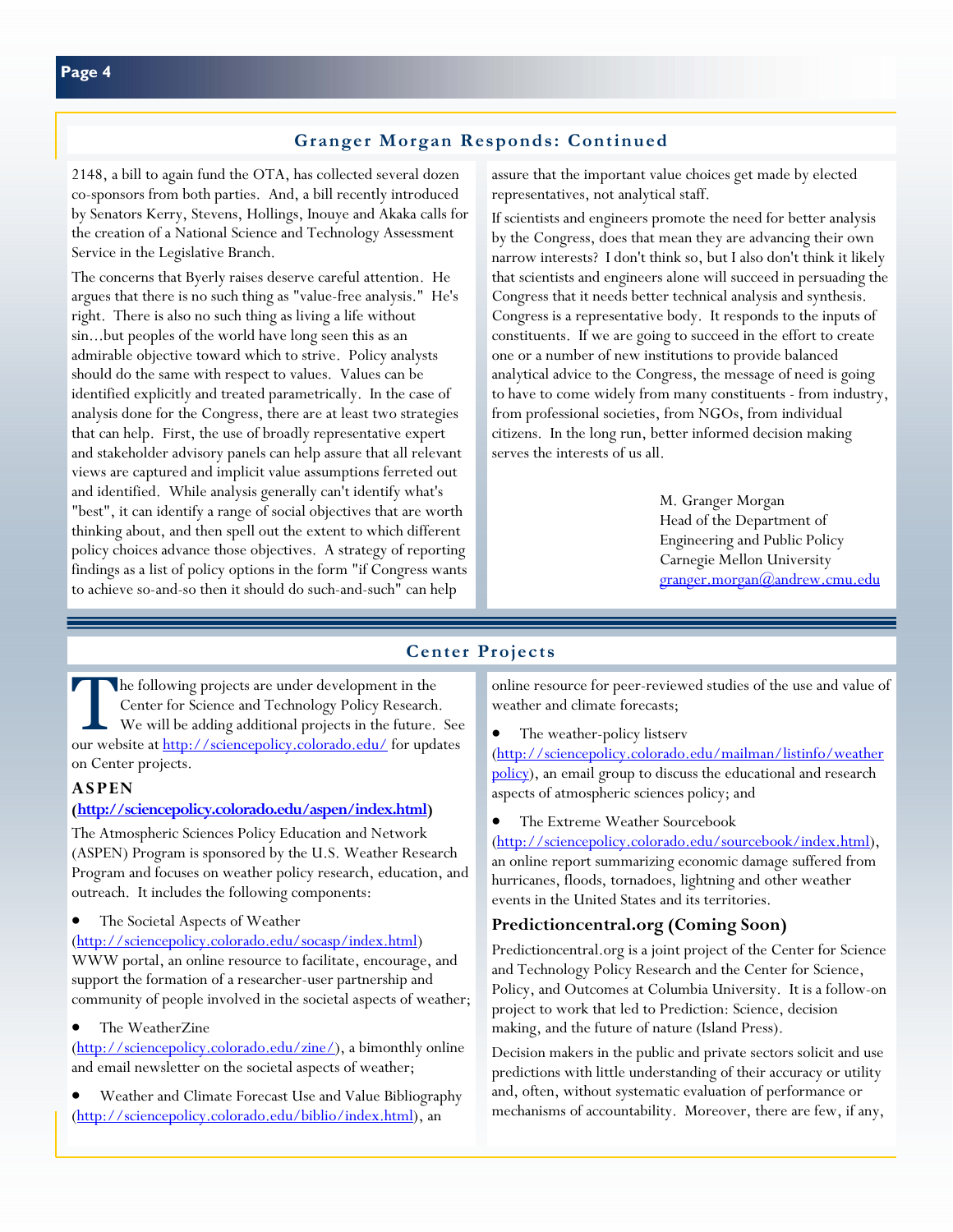## **Center Projects Continued**

institutional mechanisms for rewarding and highlighting good, policy-relevant predictions, or for comparing the outcomes of decisions made with competing predictive assumptions.

Predictioncentral.org will document predictions as they are made in a diverse set of policy-relevant settings, evaluate the accuracy of predictions, grade predictive performance, and assess the role of the predictions in the decision making process. The program will also develop "baselines of uncertainty" for various predictive methods and applications, to highlight those that are improving with time, as well as those that are not. Predictioncentral.org will seek to make predictions more transparent to decision makers who depend on them to better understand strengths and weaknesses, make decisions commensurate with this understanding, and, when appropriate, consider alternatives to prediction.

### **Global Climate Change and Society [\(http://sciencepolicy.colorado.edu/gccs\)](http://sciencepolicy.colorado.edu/gccs)**

Global Climate Change and Society (GCCS) is a Research Experience for Undergraduates (REU) program of the National Science Foundation that places scientific research within its larger social context. It is a cooperative program between the University of Colorado and the National Center for Atmospheric Research, directed by a philosopher, a planetary physicist, and a policy scientist. Its goal is to introduce a group of undergraduates in the physical sciences, humanities, and social sciences to the constellation of perspectives surrounding the use of numerical climate models.

Twelve undergraduates come to Boulder, Colorado, each year for eight weeks. The program consists of three parts: an intensive introduction to atmospheric science, internships at

NCAR and CU, and a short essay by the students in which they draw their own conclusions concerning the relevance of global climate change research to societal needs. Program outcomes include papers published in scientific, public policy, and philosophic journals and presentations at national conferences.

#### **Western Water Assessment**

#### **[\(http://sciencepolicy.colorado.edu/wwa\)](http://sciencepolicy.colorado.edu/wwa)**

The Western Water Assessment (WWA) works within an evolving social context to increase the relevance and value of scientific information to improve decision-making strategies. WWA research focuses on the decision-making processes of those individuals and groups in the Interior West who manage water resources, use the water, and are responsible for its treatment and the protection of the aquatic environment. By understanding the decision making processes of this community, researchers can develop hydro-climate products that allow the user community to make more informed decisions. The objectives of the WWA project are to: 1) understand the sensitivity of the user community to multiple stresses, the feasibility and environmental implications of various coping strategies, and the residual vulnerability of different groups when coping strategies fail; 2) develop issue-specific partnerships with climate-sensitive groups to examine the needs and barriers to the use of hydro-climate information and products; and 3) share findings on regional information needs with the federal and state agencies responsible for the operational development and delivery of hydro-climate information and products, and develop partnerships with these agencies to improve the quality, relevance, use, and, ultimately, the value of operational hydro-climate products.

### **Guide to Center Websites**

O ur home page at<br>
<u>http://sciencepolicy.colorado.</u><br>
provides information about <http://sciencepolicy.colorado.edu> Center activities as well as links to other science and technology policy-related resources. Links on the left side of this



page describe the Center's research areas of science policy, technology assessment, and technology policy. Other links include information about the Center, a downloadable pdf version of the Center brochure, information about Center staff and how to contact us, a downloadable pdf version of Ogmius, access to staff publications (most of which are available online), listings of educational, media, and web resources, and a compilation of recent news items mentioning the Center or its staff. On the right side of the home page, one can access

Center project sites (currently the ASPEN program, Global Climate Change and Society, and the Western Water Assessment). These links will continue to expand as new projects are developed. Finally, the "quick click" links along the bottom of the page take you directly to the ASPEN program projects (SOCASP, Weatherzine, Use and Value Bibliography, and Extreme Weather Sourcebook), as well as our science and technology jobs page. Our websites are continually "under development" in an effort to provide the most valuable and accessible information about the Center, so please don't hesitate to contact us with suggestions for improvements!

Director: Roger Pielke - [pielke@cires.colorado.edu](mailto:pielke@cires.colorado.edu) Managing Director: Bobbie Klein - bklein@colorado.edu Webmaster: Mark Lohaus -  $\frac{\text{lmark}(\hat{a})}{\text{cires.colorado.edu}}$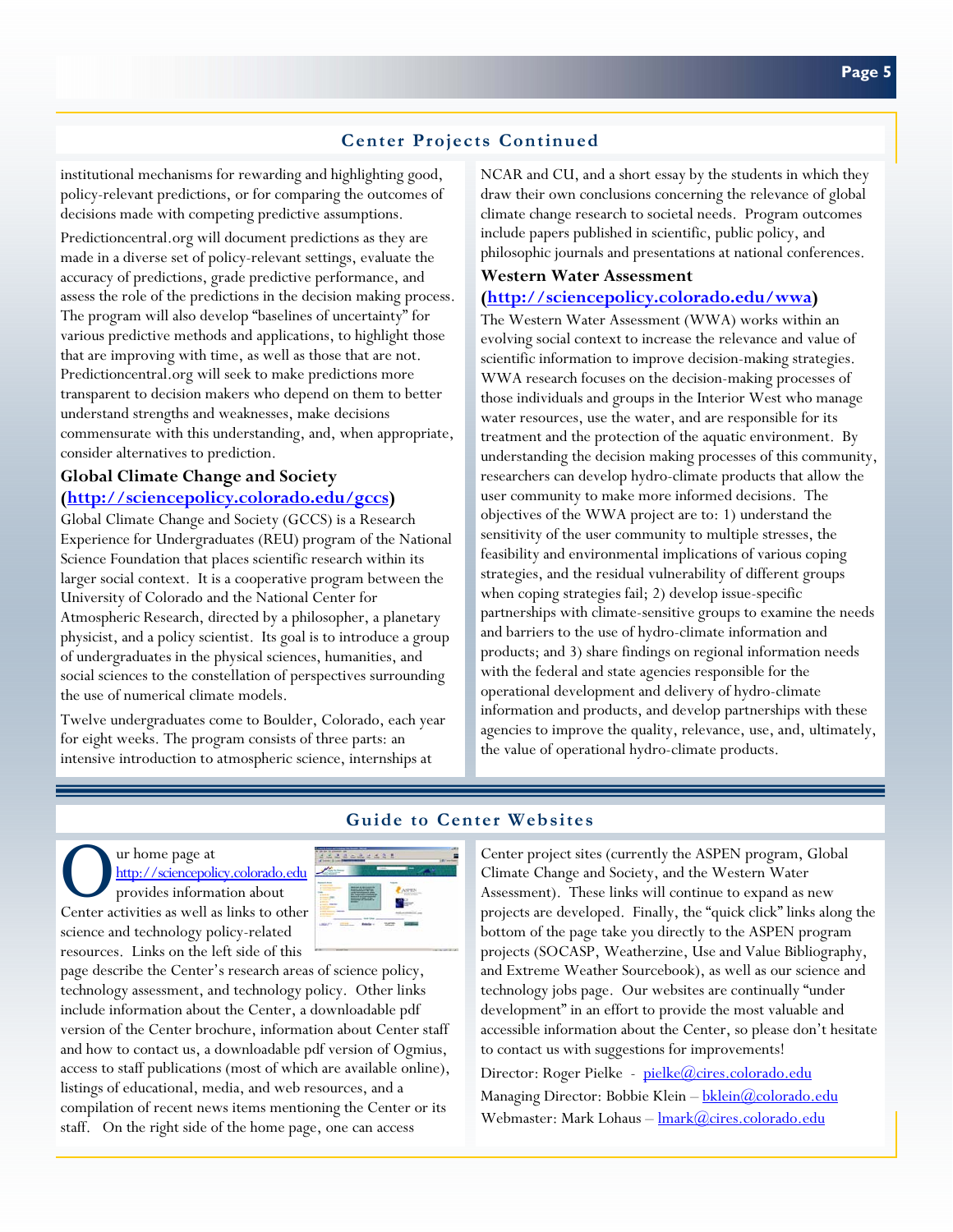## **Recent Publications**

Reflections of Center staff:<br>
The Search for Balance in the Public Support for<br>
The Search for Balance in the Public Support for **Robert Frodeman**

Science (with Carl Mitcham), Technology in Society, 23(4) forthcoming 2002 ("Science and Technology Policy" volume).

What is it Like to be a Geologist? (with Thomas Raab), Philosophy and Geography, forthcoming Spring, 2002.

#### **Roger Pielke Jr.**

Downton, M. and R. Pielke, Jr., 2001: Discretion Without Accountability: Climate, Flood Damage and Presidential Politics, Natural Hazards Review, 2(4):157-166. [\(http://sciencepolicy.colorado.edu/pielke/hp\\_roger/pdf/dow](http://sciencepolicy.colorado.edu/pielke/hp_roger/pdf/downtonpielke2001.pdf) ntonpielke2001.pdf)

Pielke, Jr., R. A., 2002 (in press): The role of models in prediction for decision. Book chapter prepared for Cary Conference IX: Understanding Ecosystems: The Role of

Quantitative Models in Observations, Synthesis, and Prediction.

#### **Bobbie Klein**

"Wolf recovery in the Northern Rockies," in Brunner, R.D. (ed.), 2002 (in press): Finding common ground: Governance and natural resources in the American West. Yale University Press.

#### **Martyn Clark**

Clark, M.P., L.E. Hay, G.J. McCabe, G.H. Leavesley, M.C. Serreze, and R.L. Wilby, 2002 (in press). The use of weather and climate information in forecasting water supply in the western United States. Chapter, Managing Western Water Resources in an Uncertain Climate, University of Colorado Press.

For a complete listing of center publications, visit [http://sciencepolicy.colorado.edu/staffpubs.html.](http://sciencepolicy.colorado.edu/staffpubs.html) For copies of articles, please contact the author or Ami Nacu-Schmidt at [ami@cires.colorado.edu.](mailto:ami@cires.colorado.edu)



### **Center Staff**

The Center is under the direction of Dr.<br>
Roger A. Pielke, Jr. Roger joined the<br>
University of Colorado in the summer of<br>
2001 to days and lead the Center. In addition Roger A. Pielke, Jr. Roger joined the 2001 to develop and lead the Center. In addition, he has a faculty appointment in Environmental Studies.

The Center's Managing Director, Bobbie Klein, received a law degree in 1981 from the University of Wisconsin and worked as an attorney for fifteen years. She returned to



school at the University of Colorado to pursue a Masters in public policy with a focus on environmental policy. After receiving her M.A. in 1998, she worked with Roger Pielke at the National Center for Atmospheric Research as an associate scientist. She joined the Center as its Managing Director in the summer of 2001.



Mark Lohaus, the Center's Webmaster, received a double degree in Chemistry and Internet Database Applications from Metropolitan State College of Denver in 2000. He was employed as a Web programmer in the

private sector for two years before joining the Center. Mark's position as the Center's Webmaster allows him to integrate his interests in science and web design/programming. His technical expertise will allow the Center to continue expanding its web presence.

Ami Nacu-Schmidt, the Center's Office Manager, received her

B.A. in Psychology from the University of Colorado in 1998. She worked for six years as a Customer Service Manager for a computer company before deciding to return to the university environment by joining the Center



staff. Ami's creativity and attention to detail keep the Center running smoothly and looking great.



Visiting Fellow Rad Byerly received his Ph.D. in experimental atomic and molecular physics at Rice University in 1967. After a postdoctoral fellowship at JILA, Rad moved to science management and policy at the National Institute of

Standards and Technology. He joined the staff of the U.S. House of Representatives Committee on Science and Technology in 1975 with responsibility for environmental research programs. He became staff director of the House Space Subcommittee in 1985. In 1987 Rad became director of the University of Colorado's Center for Space and Geosciences Policy. Rad was appointed chief of staff of the House Science and Technology Committee in 1991. He retired in 1993, and now writes about science policy and serves on various committees.



Robert Frodeman specializes in environmental philosophy and the philosophy of science policy. He has held positions at the University of Texas and the University of Tennessee, and has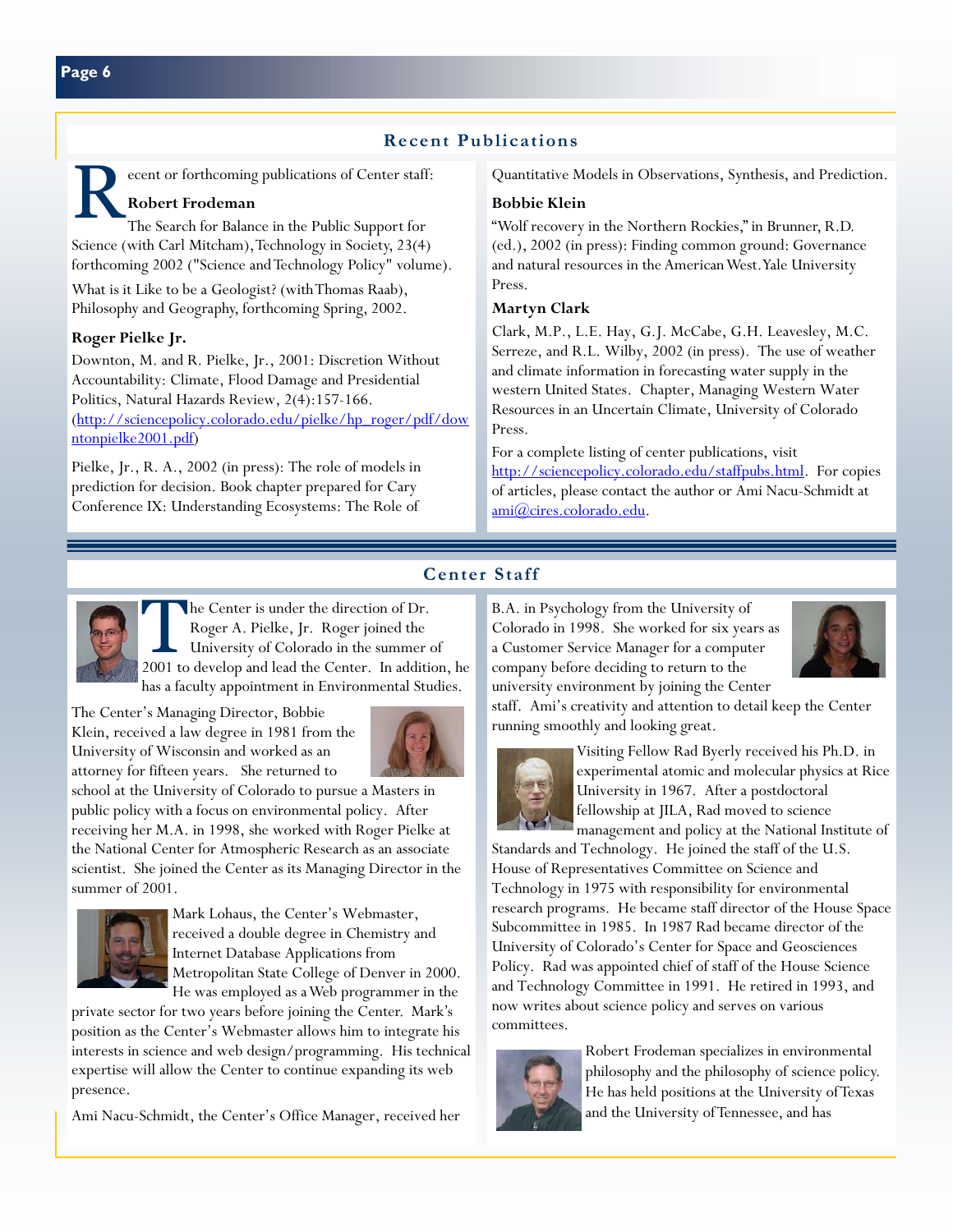## **Center Staff Continued**

consulted for the U.S. Geological Survey for the last eight years. He is currently the 2001-2002 Hennebach Professor of the Humanities at the Colorado School of Mines. Bob is Co-Director of the New Directions Initiative, editor of Earth Matters: the Earth Sciences, Philosophy, and the Claims of Community, and author of Geo-Logic. Bob directs the Global Climate Change and Society Program, where students explore the nature of scientific knowledge and the contribution that social scientific and humanistic perspectives play in public policy debates.

Martyn Clark received a Ph.D. from the University of Colorado in 1998, and has worked for the past three years as a research scientist at the University of Colorado's Cooperative Institute for Research in



Environmental Sciences (CIRES) on a variety of topics including large-scale climate dynamics, land-atmosphere interactions, and applied hydro-climatology. He joins the Center for Science Technology and Policy Research in January 2002 to lead the CIRES NOAA Western Water Assessment (WWA) program.

### **Science and Technology Policy Educational Opportunities New Environmental Studies Graduate Program at the University of Colorado**

I n the fall of 2002 the University of Colorado will admit its<br>first class of graduate students to its Environmental Studies<br>Program. The graduate program is designed to educate first class of graduate students to its Environmental Studies Program. The graduate program is designed to educate students at the professional level to address complex environmental issues. The emergence of humans over the past few decades as major agents of change in nearly all aspects of earth systems from local to global scales (for example, water, nutrients, climate, land use, etc.) necessitates a new paradigm in graduate education in the environmental field. To be effective problem solvers in this field, physical scientists must understand human behavior (policy, law, economics, etc.). In turn, social scientists must understand how the physical earth systems function in order to make reasonable policy and achieve a sustainable and robust economy. In addition, all scientists need to be more effective at working in cross-disciplinary teams, as well as at communicating their ideas and findings to the public. To maintain focus and employability for the graduates, the Environmental Studies graduate degree program has a number of different tracks, several of which have relevance to science and technology policy:

- Climate and Atmospheric Chemistry
- Water Sciences
- Environmental Policy and Sustainability
- Waste Management and Environmental Remediation

• Biogeochemical Cycles

Faculty in the program are drawn from the College of Engineering and Applied Sciences, the College of Arts and Sciences, and the Schools of Law and Journalism. Interdisciplinary research opportunities also exist with the Cooperative Institute for Research in Environmental Sciences (CIRES), the Institute for Arctic and Alpine Research (INSTAAR), the Natural Resources Law Center, the Institute for Behavioral Science, and the Laboratory for Atmospheric and Space Physics (LASP). The presence of leading laboratories in the environmental sciences in Boulder, including the National Center for Atmospheric Research and the NOAA Environmental Research Laboratories, provides additional opportunities for a rich educational experience.

For further information, please contact:

Graduate Secretary Program in Environmental Studies Campus Box 397 University of Colorado at Boulder Boulder, CO 80309-0397 Tel: (303) 492-5420 Fax: (303) 492-5207 E-mail: [envsgrad@colorado.edu](mailto:envsgrad@colorado.edu) Web:<http://www.colorado.edu/envirostudies/>

## **Other Opportunities Global Climate Change and Society 2002 Application Deadline**

Iobal Climate Change and Society (GCCS)<br>
Contrado.edu/gccs/
cooperative program between academia (the cooperative program between academia (the cooperation) [\(http://sciencepolicy.colorado.edu/gccs/\)](http://sciencepolicy.colorado.edu/gccs/) is a cooperative program between academia (the University

of Colorado) and a government laboratory (the National Center for Atmospheric Research). Its goal is to introduce a group of undergraduates in the physical sciences, humanities, and social